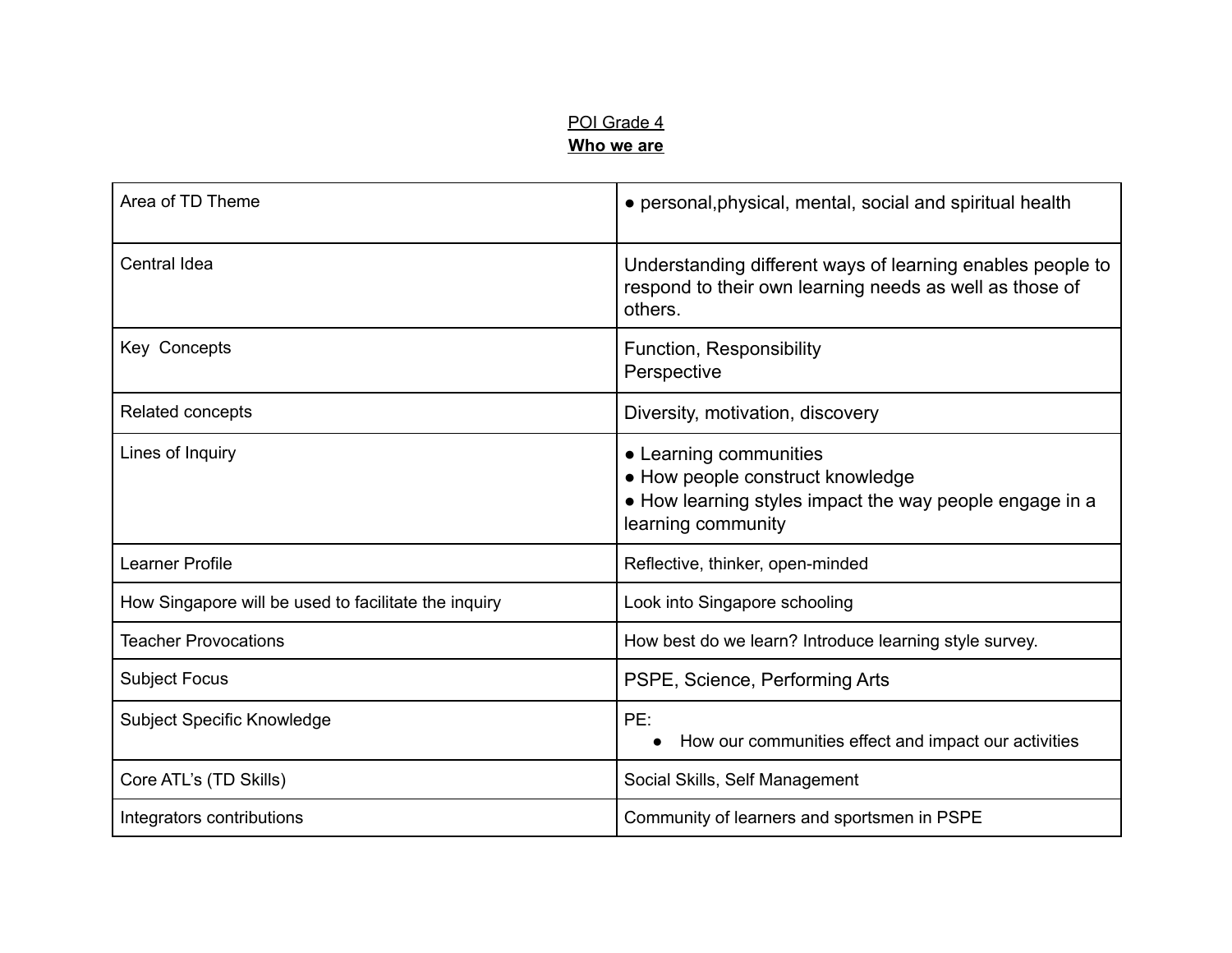| What does a Grade Level appropriate understanding of this | Students will be able to understand how their learning style                                                  |
|-----------------------------------------------------------|---------------------------------------------------------------------------------------------------------------|
| central idea look like?                                   | enables them to learn and develop personally.                                                                 |
| The essence of this unit in less than 20 words            | Students will be able to understand how their learning style<br>enables them to learn and develop personally. |

# **Where we are in place and time**

| Area of TD Theme | • the relationships between and the interconnectedness of<br>individuals and civilizations, from local and global<br>perspectives. |
|------------------|------------------------------------------------------------------------------------------------------------------------------------|
| Central Idea     | Explorations lead to discoveries, opportunities and new<br>understandings                                                          |
| Key Concepts     | Perspective, Reflection, Causation                                                                                                 |
| Related concepts | Values, influence, bias, validity                                                                                                  |
| Lines of Inquiry | • Reasons for exploration<br>• Consequences of explorations<br>• New discoveries and understanding from exploration                |
| Learner Profile  | Communicator, Inquirer, Knowledgeable                                                                                              |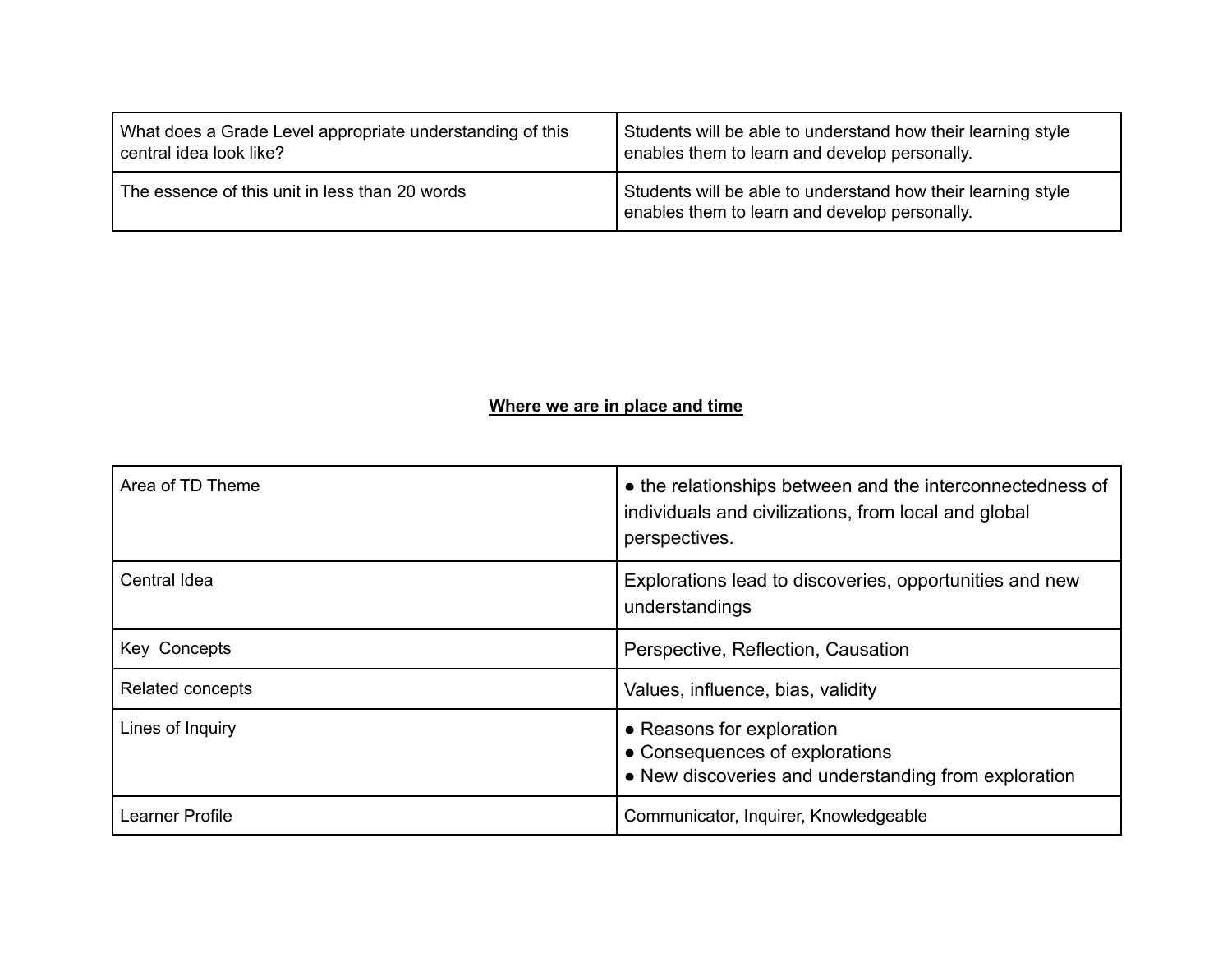| How Singapore will be used to facilitate the inquiry                                 | History of Singapore including the founder, Stamford Raffles                                                                                                                        |
|--------------------------------------------------------------------------------------|-------------------------------------------------------------------------------------------------------------------------------------------------------------------------------------|
| <b>Teacher Provocations</b>                                                          | Singapore Museum trip exploring the history of Singapore                                                                                                                            |
| <b>Subject Focus</b>                                                                 | Humanities, Mathematics                                                                                                                                                             |
| <b>Subject Specific skills</b>                                                       | Mapping and Directions - Students will be able to:<br>Locate a place using various tools and use of directional<br>language<br>Use of google maps and google Earth                  |
| Subject Specific Knowledge                                                           | Students will learn how to use various tools to locate a place.<br>They will inquire into different ways of traveling and use various<br>tools to support their locating of places. |
| Core ATLs (TD Skills)                                                                | Research Skills, Thinking Skills                                                                                                                                                    |
| What does a Grade Level appropriate understanding of this<br>central idea look like? | Students to understand how exploration in the past has led to<br>opportunities and new understandings today.                                                                        |
| The essence of this unit in less than 20 words                                       | Students to understand how exploration in the past has led to<br>opportunities and new understandings today.                                                                        |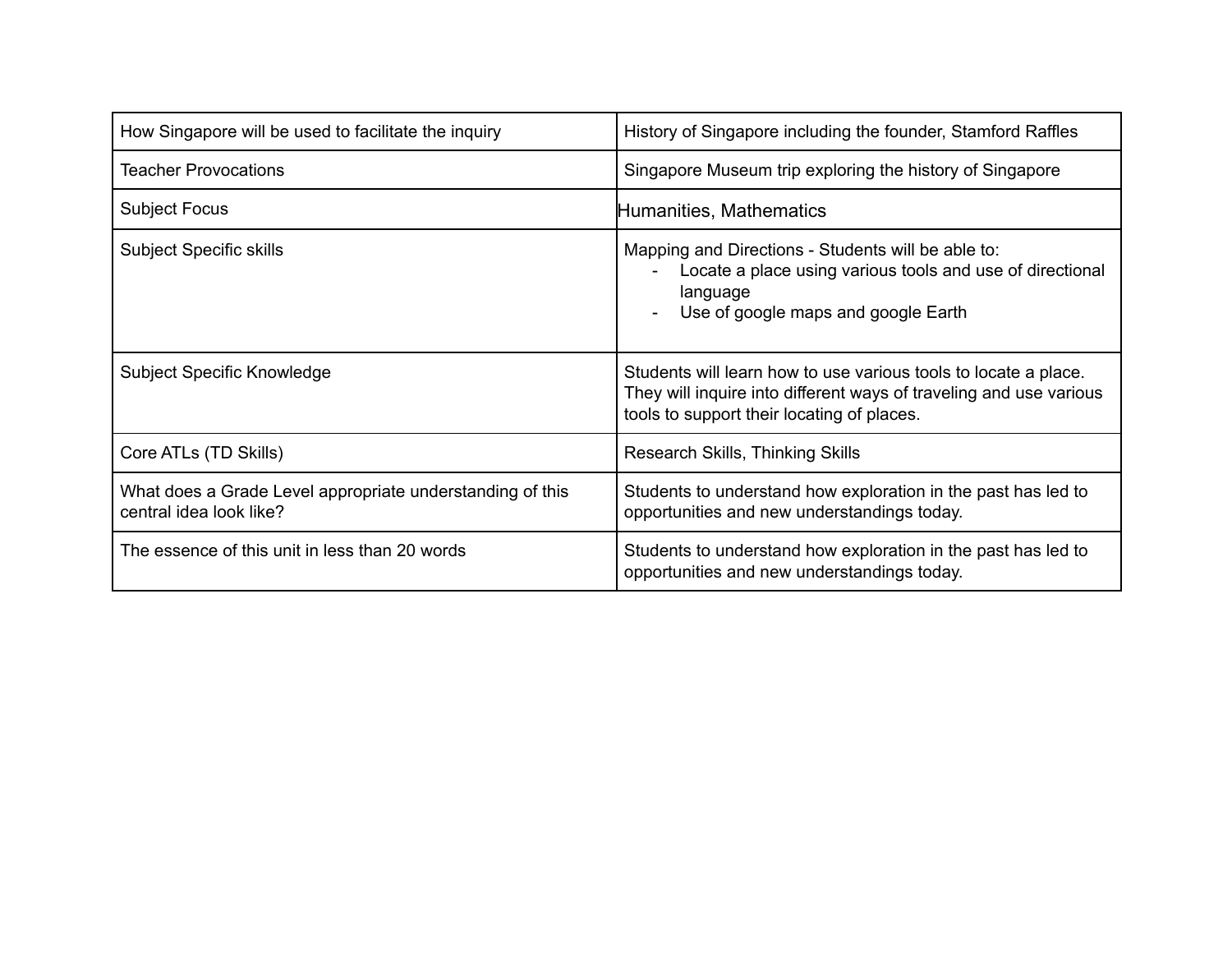#### **How we express ourselves**

| Area of TD Theme                                     | • the ways in which we discover and express ideas,<br>feelings, nature, culture, beliefs and values                                                                                          |
|------------------------------------------------------|----------------------------------------------------------------------------------------------------------------------------------------------------------------------------------------------|
| Central Idea                                         | The way we communicate perspectives can impact their<br>influence on others.                                                                                                                 |
| Key Concepts                                         | Function, Connection, Perspective                                                                                                                                                            |
| <b>Related concepts</b>                              | Behaviour, expression and communication                                                                                                                                                      |
| Lines Inquiry                                        | • How concepts are expressed<br>• The relationship between message and delivery<br>• The role of the arts in society                                                                         |
| <b>Learner Profile</b>                               | Caring, Communicator, Principled                                                                                                                                                             |
| How Singapore will be used to facilitate the inquiry | Singapore's culture controls communication                                                                                                                                                   |
| <b>Teacher Provocations</b>                          | Show students a newspaper article looking at what is the<br>message and how is it being delivered.                                                                                           |
| <b>Subject Focus</b>                                 | Visual Arts, PSPE, Performing Arts                                                                                                                                                           |
| <b>Subject Specific skills</b>                       | <b>Visual Arts:</b><br>Identify and consider the contexts in which artworks<br>were made<br>Use their knowledge and experiences to make informed<br>$\bullet$<br>interpretations of artworks |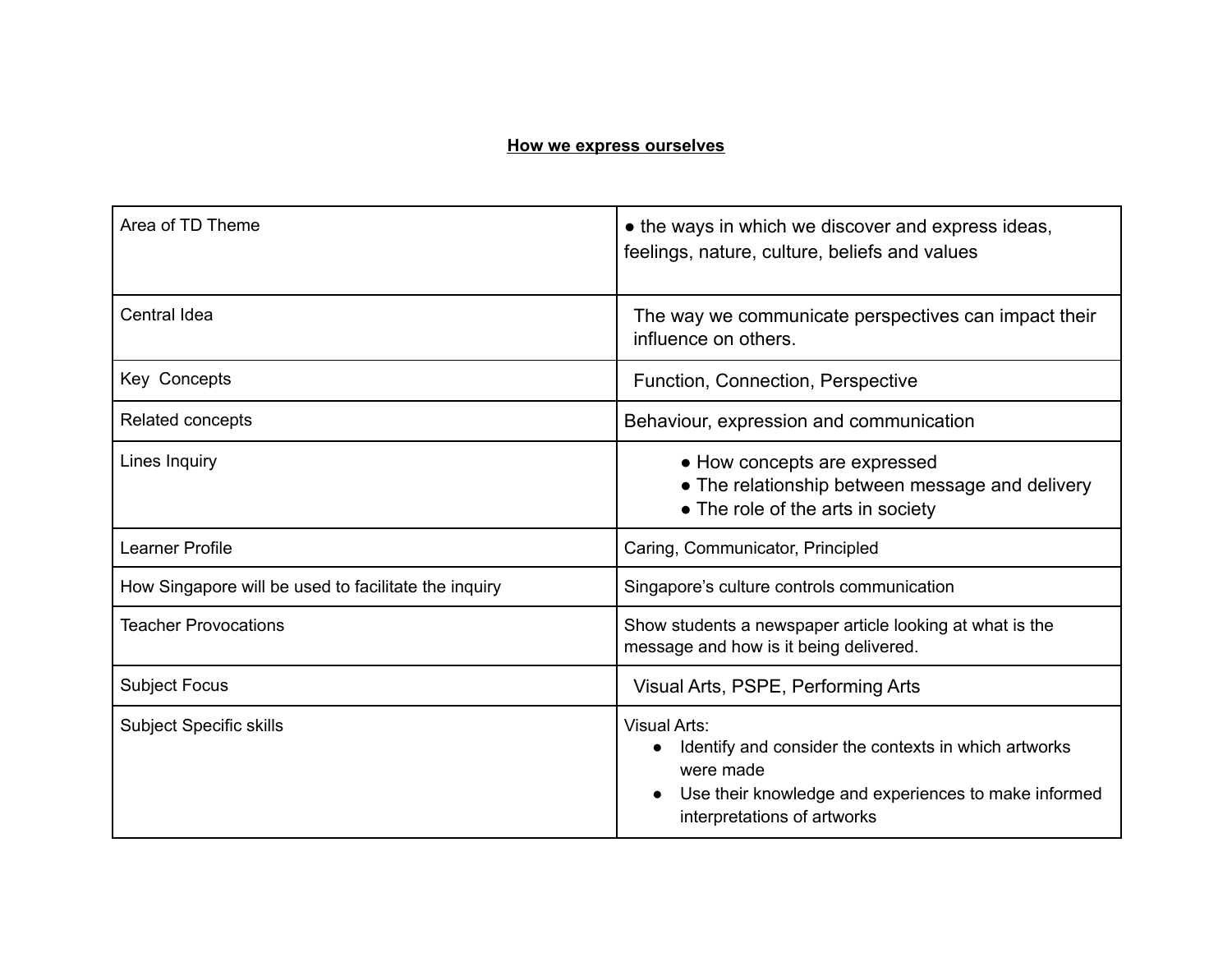| <b>Subject Specific Knowledge</b>                                                    | <b>Visual Arts:</b><br>Through observation, infer information about time, place,<br>and culture in which a work of art was created<br>PE:<br>How our relationships affect how activities<br>The effect our message and delivery has on our<br>teammates and opponents during sport |
|--------------------------------------------------------------------------------------|------------------------------------------------------------------------------------------------------------------------------------------------------------------------------------------------------------------------------------------------------------------------------------|
| Core ATL's (TD Skills)                                                               | <b>Communication Skills, Social Skills</b>                                                                                                                                                                                                                                         |
| Integrators contributions                                                            | Visual Arts: Understanding how perspectives were influenced<br>through the study of art history.                                                                                                                                                                                   |
| What does a Grade Level appropriate understanding of this<br>central idea look like? | To be able to understand the importance of perspective in<br>different medium forms, in a local and global level.                                                                                                                                                                  |
| The essence of this unit in less than 20 words                                       | To be able to understand the importance of perspective in<br>different medium forms, in a local and global level.                                                                                                                                                                  |

## **How the world works**

| Area of TD Theme | $\bullet$ the natural world and its laws                          |
|------------------|-------------------------------------------------------------------|
|                  | $\bullet$ the interaction between the natural world (physical and |
|                  | biological) and human societies                                   |
|                  |                                                                   |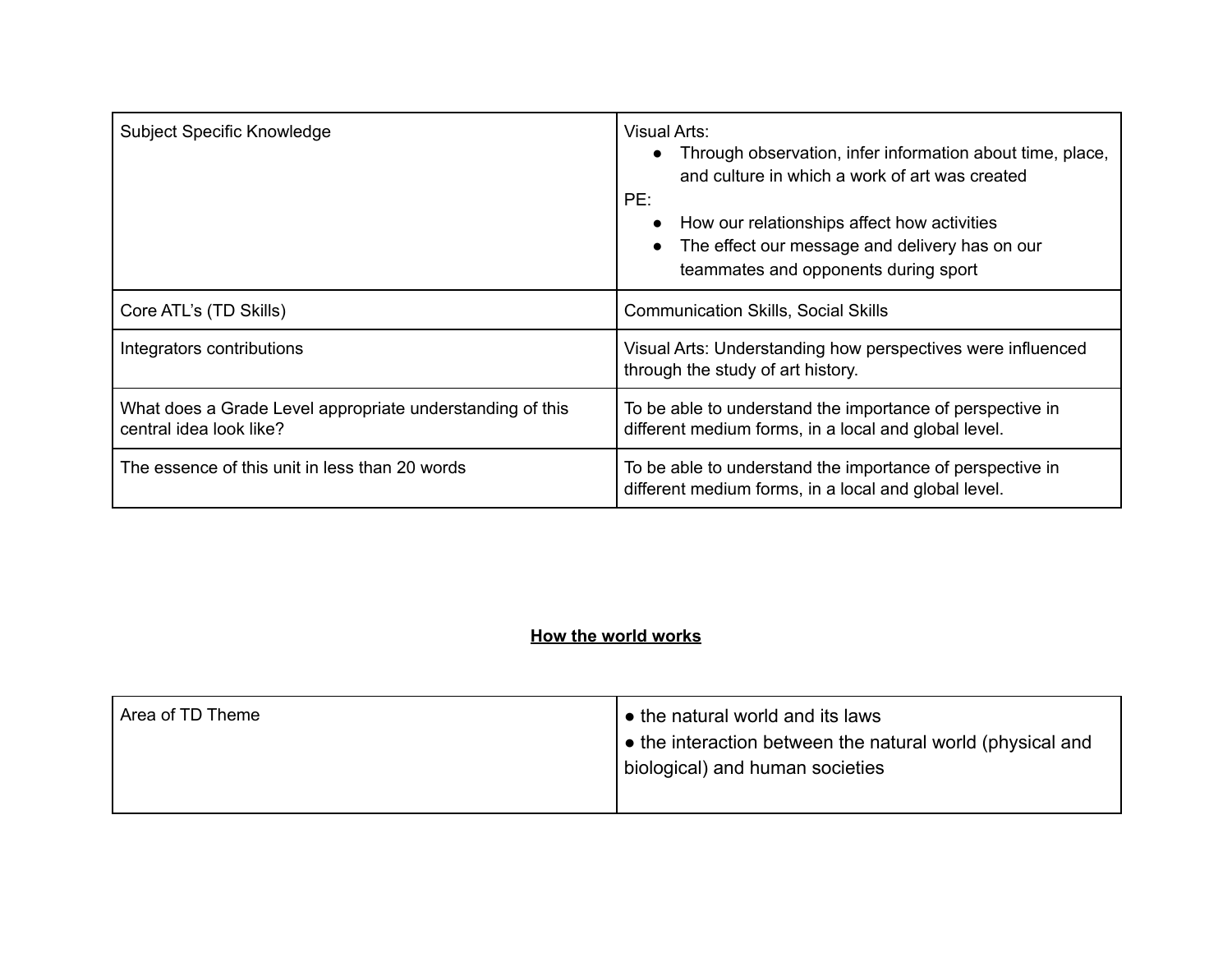| Central Idea                                         | The earth is part of a vast universe much of which is still<br>unknown.                                                                                                         |
|------------------------------------------------------|---------------------------------------------------------------------------------------------------------------------------------------------------------------------------------|
| Key Concepts                                         | Form, Function, Causation                                                                                                                                                       |
| Related concepts                                     | Climate, gravity, system, movement, space, atmosphere,<br>structure                                                                                                             |
| Lines Inquiry                                        | • The structure and arrangement of our solar system and<br>universe.<br>• How human curiosity has led to the important contribution<br>to the advancement of science.           |
| <b>Learner Profile</b>                               | Inquirer, Knowledgeable                                                                                                                                                         |
| How Singapore will be used to facilitate the inquiry | Singapore space station, look into the first singaporean into<br>space.                                                                                                         |
| <b>Teacher Provocations</b>                          | What is the Earth's role in the universe.                                                                                                                                       |
| <b>Subject Focus</b>                                 | Science, Humanities, Mathematics                                                                                                                                                |
| <b>Subject Specific skills</b>                       | Scientific method and Inquiry                                                                                                                                                   |
| Subject Specific Knowledge                           | Reflecting on methods used in investigations and their<br>effectiveness<br>Making justified predictions<br>Proposing ideas or simple theories that may be explored or<br>tested |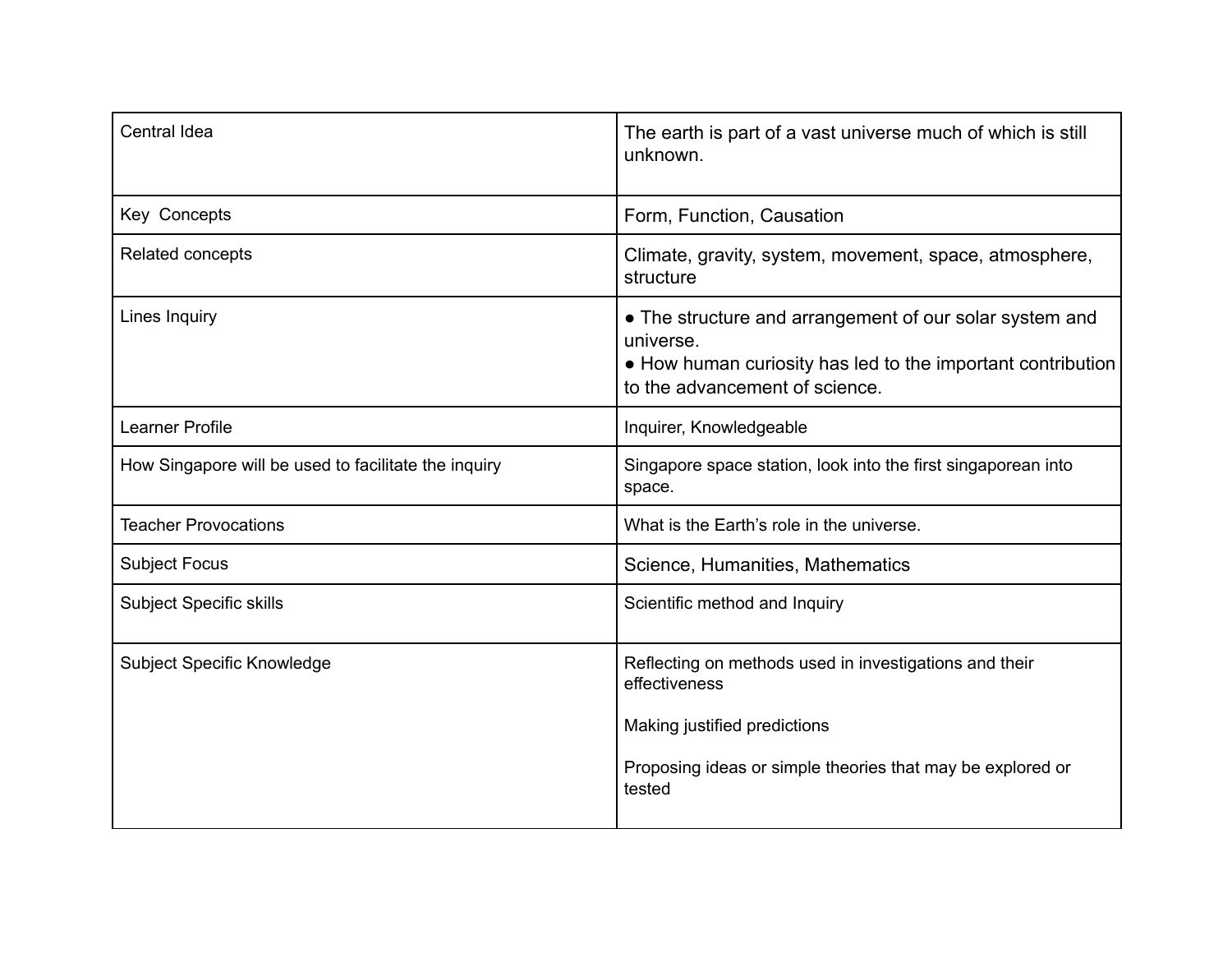| Core ATL's (TD Skills)                                                               | Research Skills, Thinking Skills                                                                                  |
|--------------------------------------------------------------------------------------|-------------------------------------------------------------------------------------------------------------------|
| What does a Grade Level appropriate understanding of this<br>central idea look like? | Students to be able to understand the Earth's role in the<br>universe and what the universe consists of.          |
| The essence of this unit in less than 20 words                                       | To be able to understand the importance of perspective in<br>different medium forms, in a local and global level. |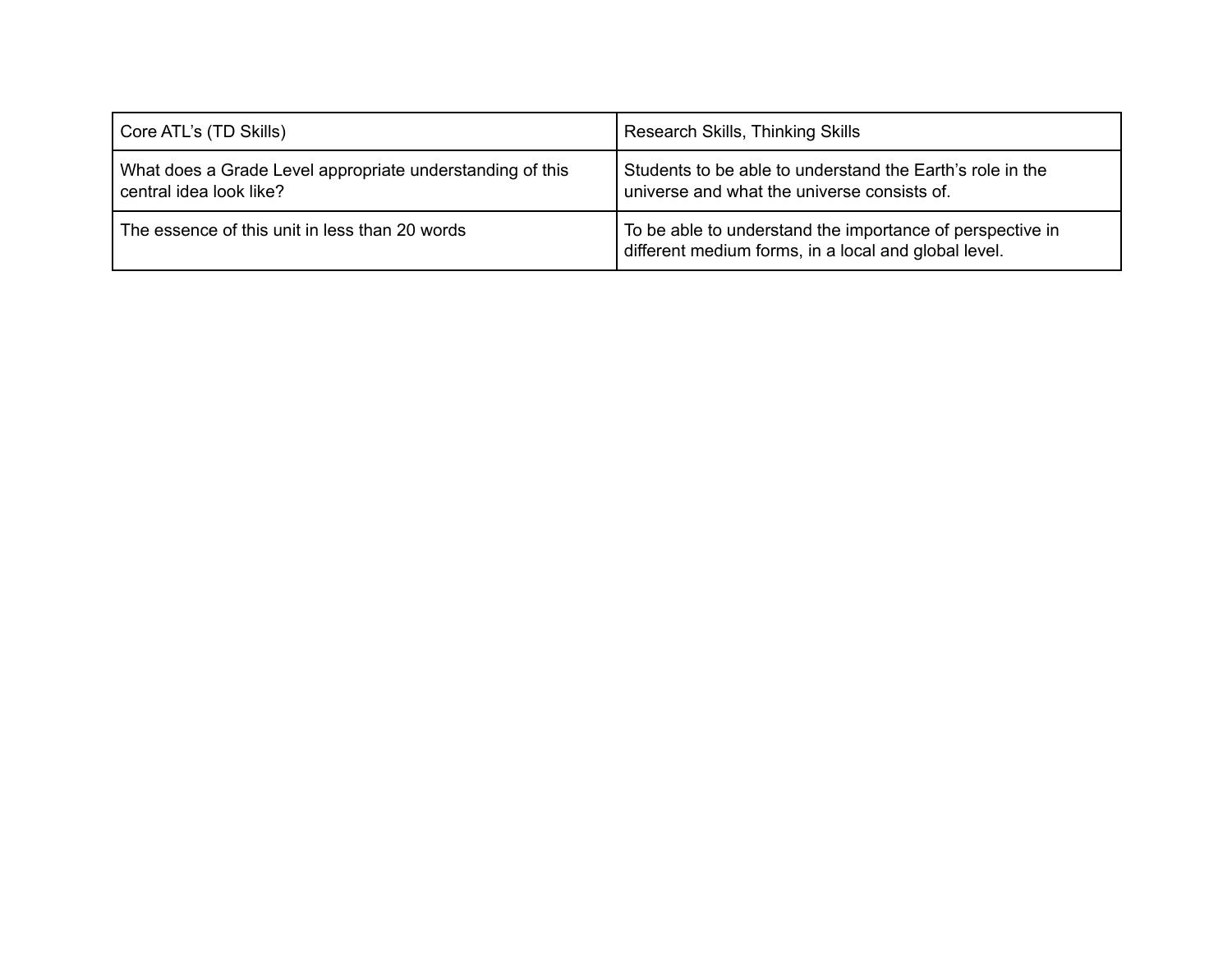## **How we organize ourselves**

| Area of TD Theme                                     | • the structure and function of organizations<br>• societal<br>decision-making                                |
|------------------------------------------------------|---------------------------------------------------------------------------------------------------------------|
| Central Idea                                         | Government systems influence the lives of citizens.                                                           |
| Key Concepts                                         | Function, Change, Causation                                                                                   |
| Related concepts                                     | Communication, choice and citizenship                                                                         |
| Lines Inquiry                                        | • How government systems function<br>• Decision making processes<br>• The impact of government on citizens    |
| Learner Profile                                      | Principled, Communicator, Risk-taker                                                                          |
| How Singapore will be used to facilitate the inquiry | Singapore government inquiry                                                                                  |
| <b>Teacher Provocations</b>                          | Visit Singapore Parliament House, Look at different government<br>buildings/structures from around the world. |
| <b>Subject Focus</b>                                 | Humanities, Mathematics                                                                                       |
| <b>Subject Specific skills</b>                       | Inquiring into government systems, rules, leadership<br>styles and decision making processes                  |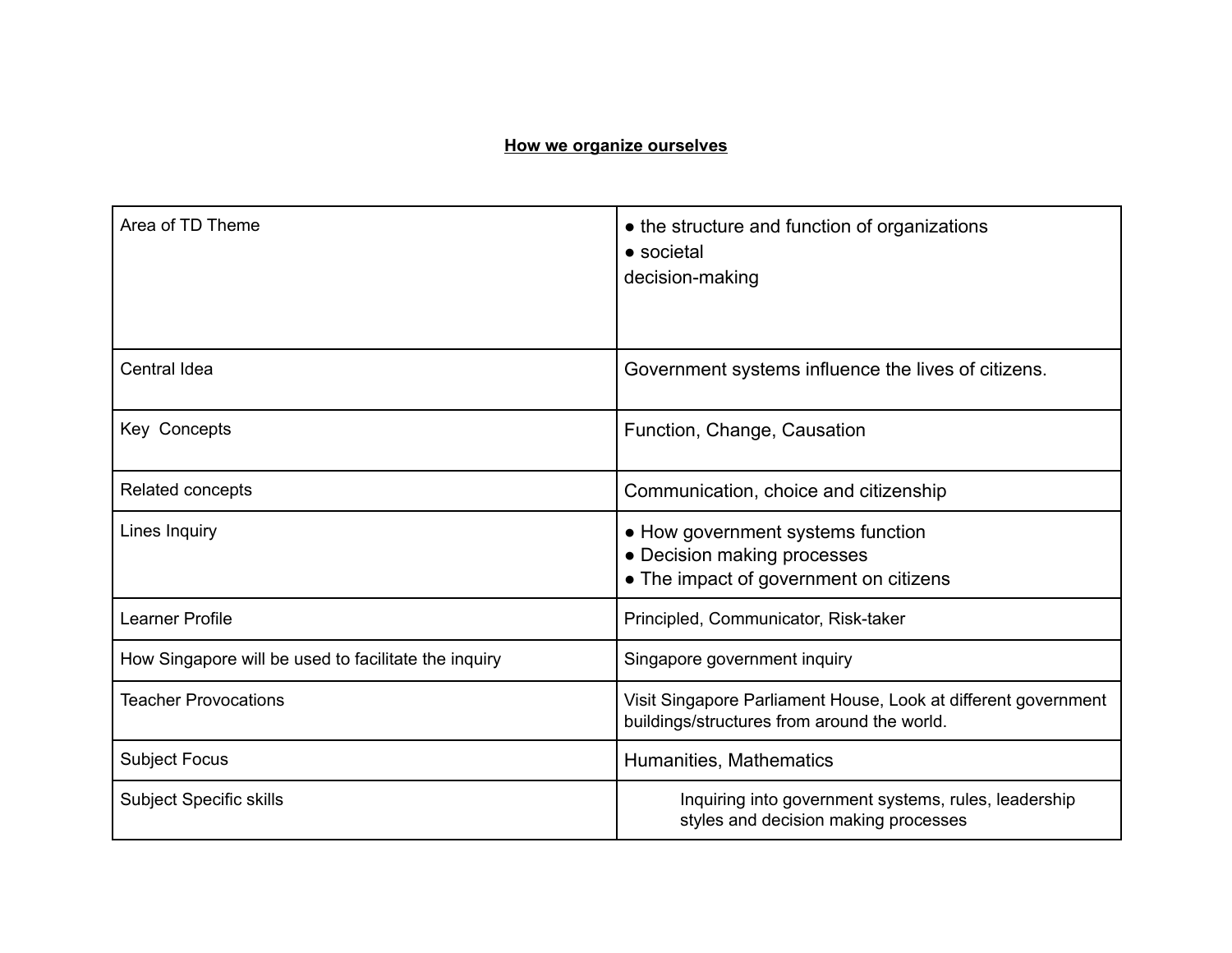| <b>Subject Specific Knowledge</b>                                                    | The impact of Lee Kuan Yew on the development of<br>Singapore<br>Significance of people and how they have contributed to<br>the development of a country             |
|--------------------------------------------------------------------------------------|----------------------------------------------------------------------------------------------------------------------------------------------------------------------|
| Core ATL's (TD Skills)                                                               | <b>Communication skills</b>                                                                                                                                          |
| What does a Grade Level appropriate understanding of this<br>central idea look like? | Students to be able to show an understanding of how<br>government systems affect their lives. Looking at local and<br>global government structures around the world. |
| The essence of this unit in less than 20 words                                       | Students to be able to show an understanding of how<br>government systems affect their lives. Looking at local and<br>global government structures around the world. |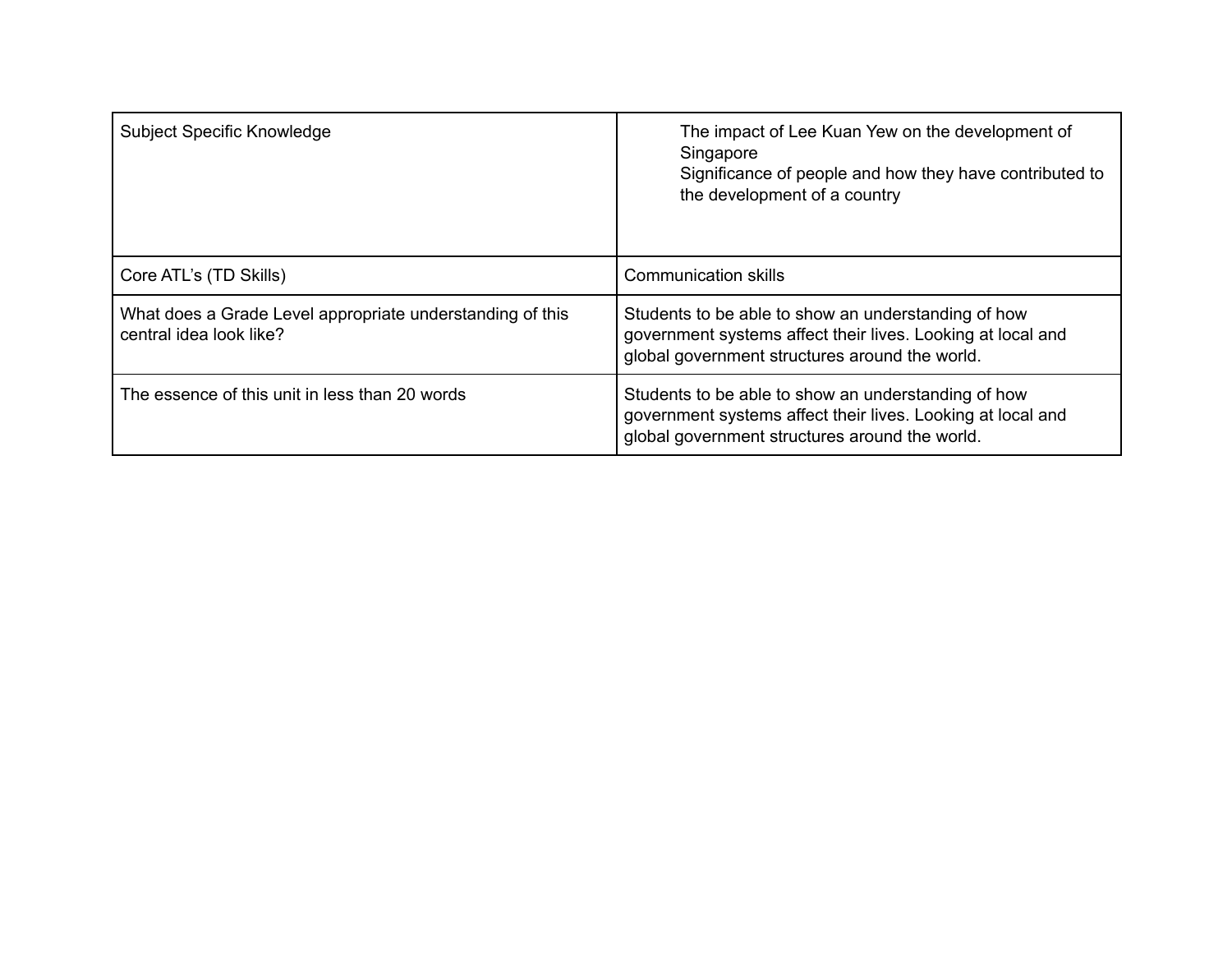## **Sharing the planet**

| Area of TD Theme                                     | • rights and responsibilities in the struggle to share finite<br>resources with other people and with other living things<br>• communities and the relationships within and between<br>them |
|------------------------------------------------------|---------------------------------------------------------------------------------------------------------------------------------------------------------------------------------------------|
| <b>Central Idea</b>                                  | Inequality can be solved through tolerance and conflict<br>resolution                                                                                                                       |
| Key Concepts                                         | Causation, Change and Perspective                                                                                                                                                           |
| Related concepts                                     | Conflict, rights and responsibilities                                                                                                                                                       |
| Lines Inquiry                                        | • Global issues<br>• Local responsibilities                                                                                                                                                 |
| <b>Learner Profile</b>                               | Balanced, principled, Caring                                                                                                                                                                |
| How Singapore will be used to facilitate the inquiry | Explore Singapore's relationships with other countries in South<br>East Asia in solving conflict around resources.                                                                          |
| <b>Teacher Provocations</b>                          | Look into headlines which show conflict and/or resolution in<br>regards to inequality.                                                                                                      |
| <b>Subject Focus</b>                                 | Science, Humanities                                                                                                                                                                         |
| <b>Subject Specific skills</b>                       | Observe and summarise how human decisions impact                                                                                                                                            |